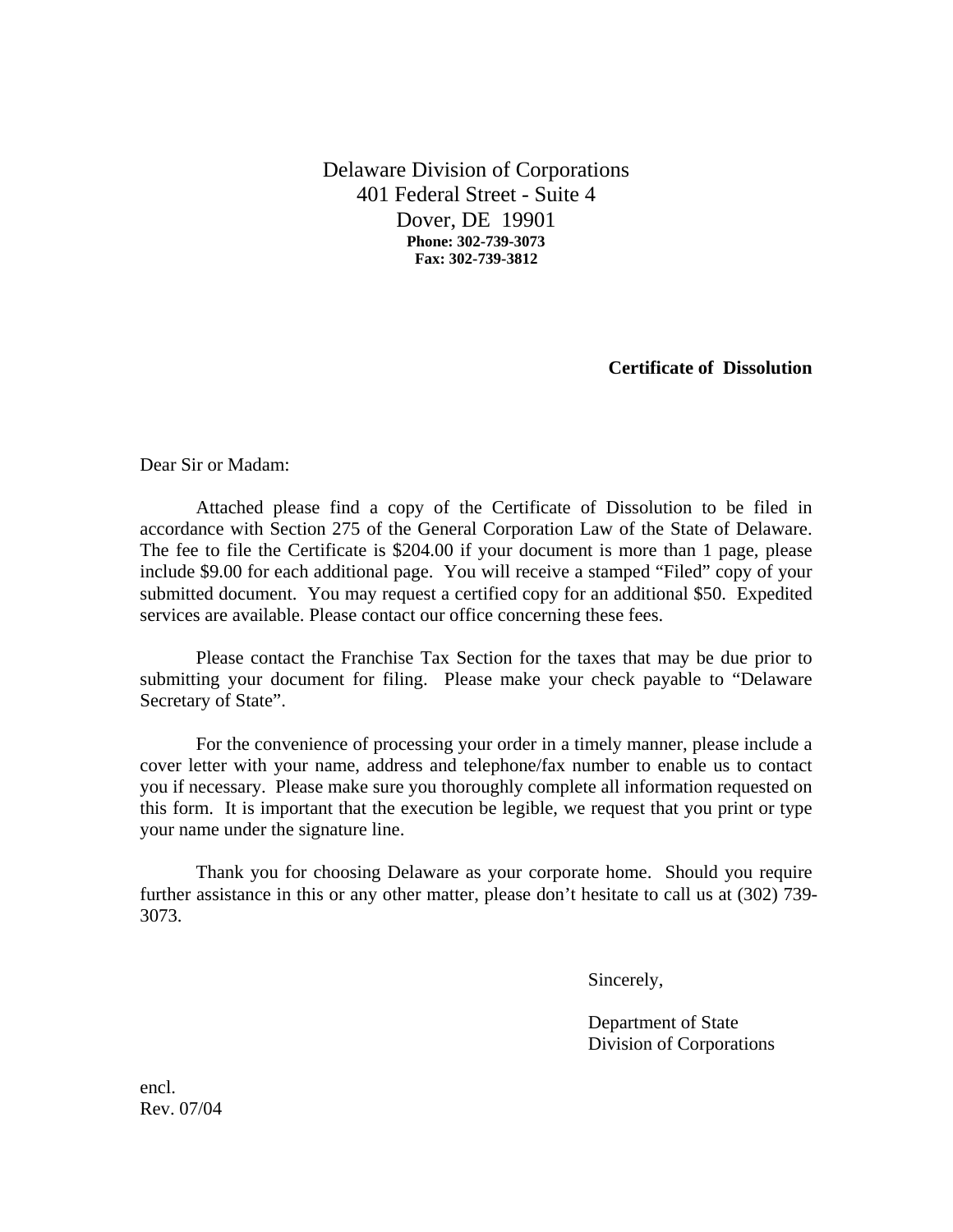## **STATE OF DELAWARE CERTIFICATE OF DISSOLUTION**

The corporation organized and existing under the General Corporation Law of the State of Delaware.

### **DOES HEREBY CERTIFY AS FOLLOWS**:

The dissolution of said \_\_\_\_\_\_\_\_\_\_\_\_\_\_\_\_\_\_\_\_\_\_\_\_\_\_\_\_\_\_\_\_\_\_\_\_\_\_\_\_\_\_\_\_\_\_\_

has been duly authorized by the Board of Directors and Stockholders in accordance with subsections (a) and (b) of Section 275 of the General Corporation Law of the State of Delaware.

\_\_\_\_\_\_\_\_\_\_\_\_\_\_\_\_\_\_\_\_\_\_\_\_\_\_\_\_\_\_\_\_\_\_\_\_\_\_\_\_\_\_\_\_\_\_\_\_\_\_\_\_\_\_\_\_\_\_\_\_\_\_\_\_\_

The date the dissolution was authorized is  $\blacksquare$ 

 \_\_\_\_\_\_\_\_\_\_\_\_\_\_\_\_\_\_\_\_\_\_\_\_\_\_\_\_\_\_\_\_\_\_\_\_\_\_\_\_\_\_\_\_\_\_\_\_\_\_\_\_\_\_\_\_\_\_\_\_\_\_\_\_\_\_ \_\_\_\_\_\_\_\_\_\_\_\_\_\_\_\_\_\_\_\_\_\_\_\_\_\_\_\_\_\_\_\_\_\_\_\_\_\_\_\_\_\_\_\_\_\_\_\_\_\_\_\_\_\_\_\_\_\_\_\_\_\_\_\_\_\_ \_\_\_\_\_\_\_\_\_\_\_\_\_\_\_\_\_\_\_\_\_\_\_\_\_\_\_\_\_\_\_\_\_\_\_\_\_\_\_\_\_\_\_\_\_\_\_\_\_\_\_\_\_\_\_\_\_\_\_\_\_\_\_\_\_\_

The following is a list of the names and addresses of the directors of the said corporation:

\_\_\_\_\_\_\_\_\_\_\_\_\_\_\_\_\_\_\_\_\_\_\_\_\_\_\_\_\_\_\_\_\_\_\_\_\_\_\_\_\_\_\_\_\_\_\_\_\_\_\_\_\_\_\_\_\_\_\_\_\_\_\_\_\_\_

**NAME** ADDRESS

The following is a list of the names and addresses of the officers of the said corporation:

| <b>NAME</b> |        | <b>OFFICE</b>                                              | <b>ADDRESS</b> |
|-------------|--------|------------------------------------------------------------|----------------|
|             |        |                                                            |                |
|             |        |                                                            |                |
|             |        |                                                            |                |
|             |        | $\text{By:}\n \begin{array}{c}\n \text{By:}\n \end{array}$ |                |
|             |        | <b>Authorized Officer</b>                                  |                |
|             |        | Name:                                                      |                |
|             |        | Print or Type                                              |                |
|             | Title: |                                                            |                |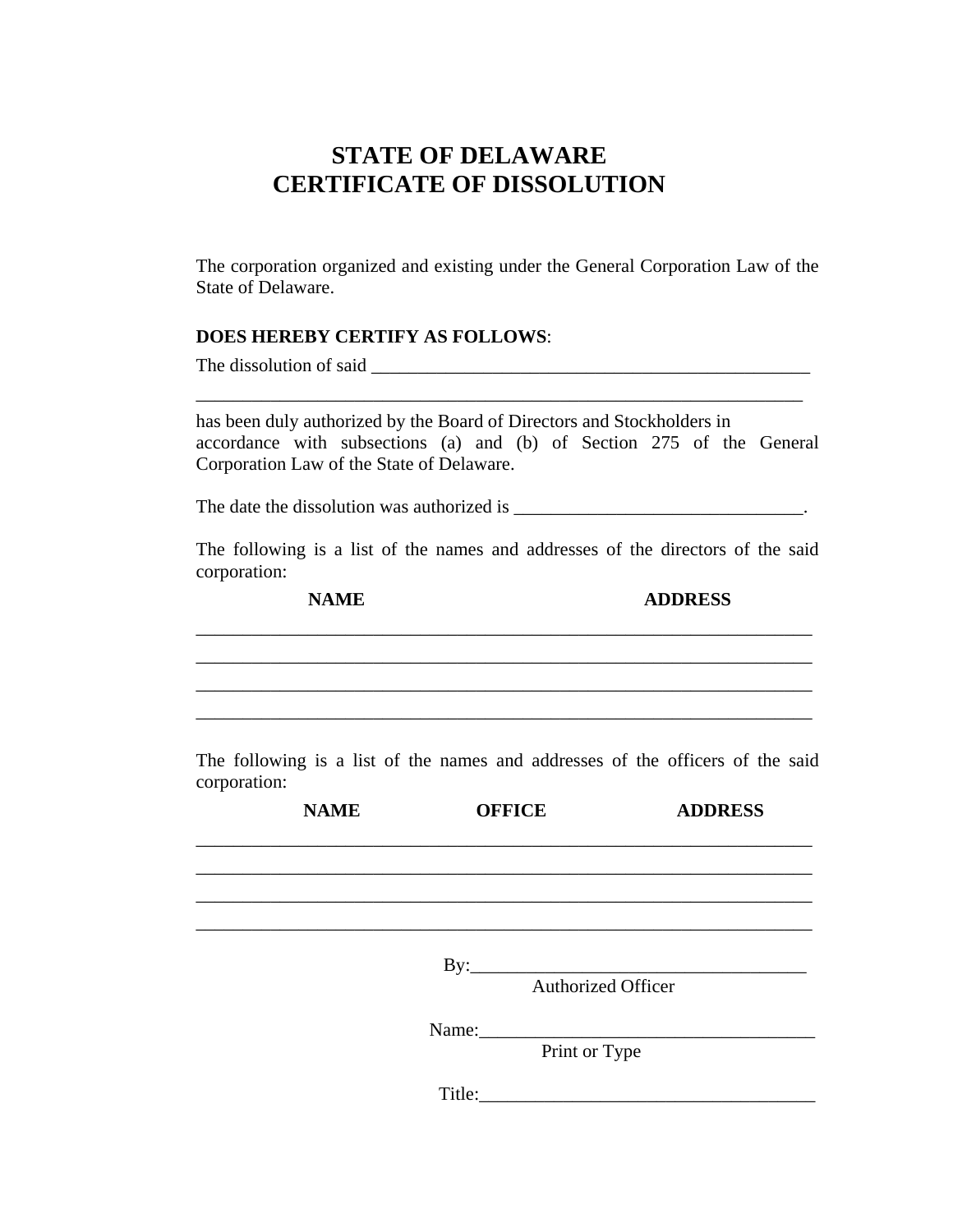**Delaware Division of Corporations 401 Federal Street - Suite 4 Dover, DE 19901 Phone: 302-739-3073 Fax: 302-739-3812**

> **Certificate of Dissolution with Written Consent of Stockholders**

Dear Sir or Madam:

Attached please find a copy of the Certificate of Dissolution to be filed in accordance with Section 275 of the General Corporation Law of the State of Delaware. The fee to file the Certificate is \$204.00. If your document is more than 1 page, please include \$9.00 for each additional page. You will receive a stamped "Filed" copy of your submitted document. A certified copy may be requested for an additional \$50. Expedited services are available. Please contact our office concerning these fees.

Please contact the Franchise Tax Section for the taxes that may be due prior to submitting the document for filing. Please make your check payable to "Delaware Secretary of State".

For the convenience of processing your order in a timely manner, please include a cover letter with your name, address and telephone/fax number to enable us to contact you if necessary. Please make sure you thoroughly complete all information requested on this form. It is important that the execution be legible, we request that you print or type your name under the signature line.

Thank you for choosing Delaware as your corporate home. Should you require further assistance in this or any other matter, please don't hesitate to call us at (302) 739- 3073.

Sincerely,

 Department of State Division of Corporations

encl. rev. 07/04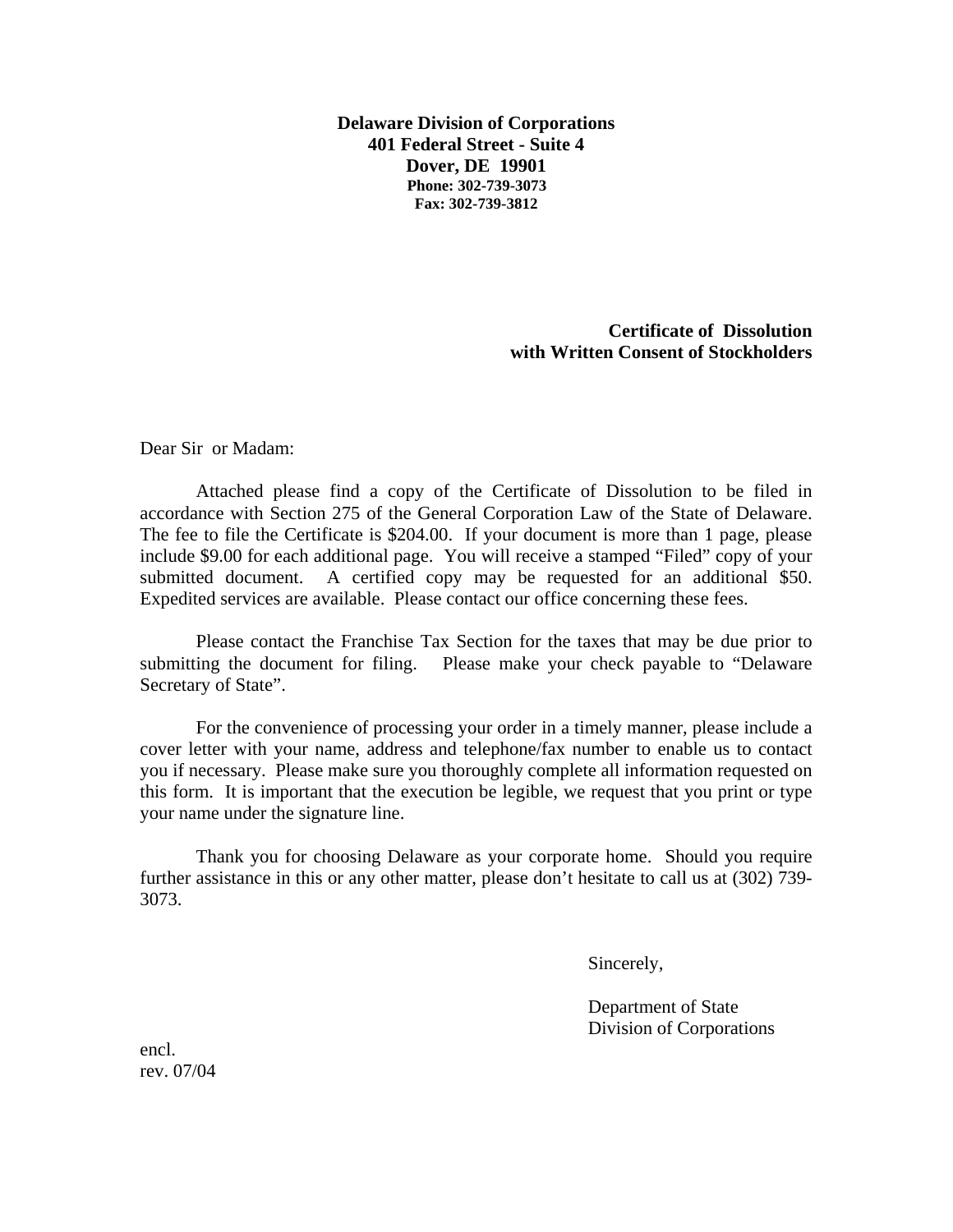## **STATE OF DELAWARE CERTIFICATE OF DISSOLUTION**

The corporation organized and existing under the General Corporation Law of the State of Delaware.

### **DOES HEREBY CERTIFY AS FOLLOWS**:

The dissolution of said \_\_\_\_\_\_\_\_\_\_\_\_\_\_\_\_\_\_\_\_\_\_\_\_\_\_\_\_\_\_\_\_\_\_\_\_\_\_\_\_\_\_\_\_\_\_\_

has been duly authorized by all the stockholders of the Corporation entitled to vote on a dissolution in accordance with subsection (c) of Section 275 of the General Corporation Law of the State of Delaware.

\_\_\_\_\_\_\_\_\_\_\_\_\_\_\_\_\_\_\_\_\_\_\_\_\_\_\_\_\_\_\_\_\_\_\_\_\_\_\_\_\_\_\_\_\_\_\_\_\_\_\_\_\_\_\_\_\_\_\_\_\_\_\_\_\_\_

The date the dissolution was authorized is  $\blacksquare$ 

The following is a list of the names and addresses of the directors of the said corporation:

 \_\_\_\_\_\_\_\_\_\_\_\_\_\_\_\_\_\_\_\_\_\_\_\_\_\_\_\_\_\_\_\_\_\_\_\_\_\_\_\_\_\_\_\_\_\_\_\_\_\_\_\_\_\_\_\_\_\_\_\_\_\_\_\_ \_\_\_\_\_\_\_\_\_\_\_\_\_\_\_\_\_\_\_\_\_\_\_\_\_\_\_\_\_\_\_\_\_\_\_\_\_\_\_\_\_\_\_\_\_\_\_\_\_\_\_\_\_\_\_\_\_\_\_\_\_\_\_\_ \_\_\_\_\_\_\_\_\_\_\_\_\_\_\_\_\_\_\_\_\_\_\_\_\_\_\_\_\_\_\_\_\_\_\_\_\_\_\_\_\_\_\_\_\_\_\_\_\_\_\_\_\_\_\_\_\_\_\_\_\_\_\_\_

\_\_\_\_\_\_\_\_\_\_\_\_\_\_\_\_\_\_\_\_\_\_\_\_\_\_\_\_\_\_\_\_\_\_\_\_\_\_\_\_\_\_\_\_\_\_\_\_\_\_\_\_\_\_\_\_\_\_\_\_\_\_\_\_

**NAME ADDRESS**

The following is a list of the names and addresses of the officers of the said corporation:

| <b>NAME</b> | <b>OFFICE</b> |                           | <b>ADDRESS</b> |
|-------------|---------------|---------------------------|----------------|
|             |               |                           |                |
|             |               |                           |                |
|             |               |                           |                |
|             |               |                           |                |
|             |               | <b>Authorized Officer</b> |                |
|             |               |                           |                |
|             |               | Print or Type             |                |
|             | Title:        |                           |                |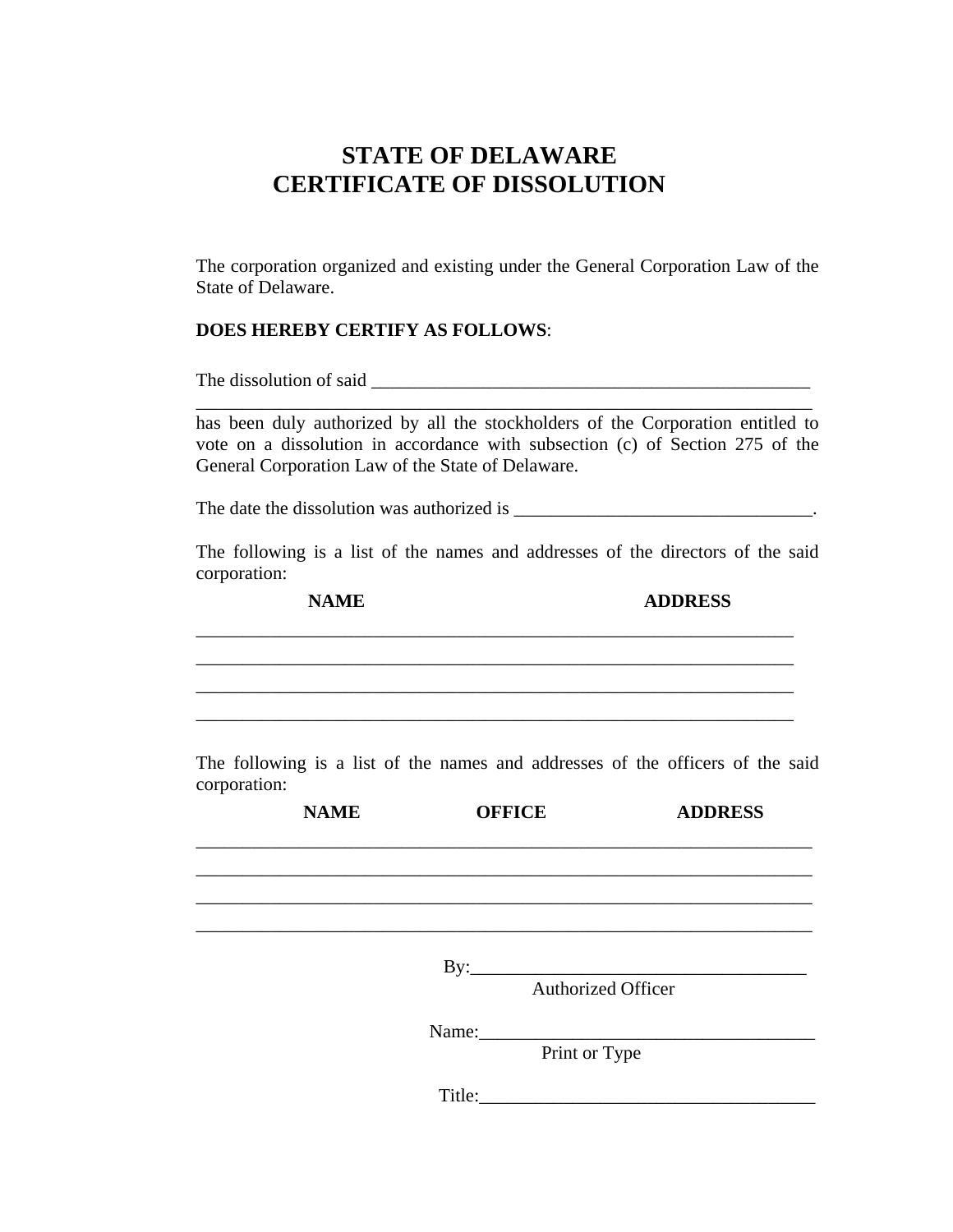**Delaware Division of Corporations 401 Federal Street - Suite 4 Dover, DE 19901 Phone: 302-739-3073 Fax: 302-739-3812**

> **Certificate of Dissolution Short Form**

Dear Sir or Madam:

In reply to your recent request, attached is a copy of Short Form Certificate of Dissolution to be filed in accordance with Section 275 and 391 (a) (5) (b) of the General Corporation Law of the State of Delaware. The fee to file this certificate is \$10 and you will receive a stamped "Filed" copy of your submitted document. A certified copy may be requested for an additional \$50. Expedited services are available. Please contact our office concerning these fees.

Please contact the Franchise Tax Section for the taxes that may be due prior to submitting your document for filing. Please make your check payable to "Delaware Secretary of State".

For the convenience of processing your order in a timely manner please include a cover letter with your name, address and telephone/fax number to enable us to contact you if necessary. Please make sure you thoroughly complete all information requested on this form. It is important that the execution be legible, we request that you print or type your name under the signature line.

Thank you for choosing Delaware as your corporate home. Should you require further assistance in this or any other matter, please don't hesitate to call at (302) 739- 3073.

Sincerely,

 Department of State Division of Corporations

encl. rev. 07/04